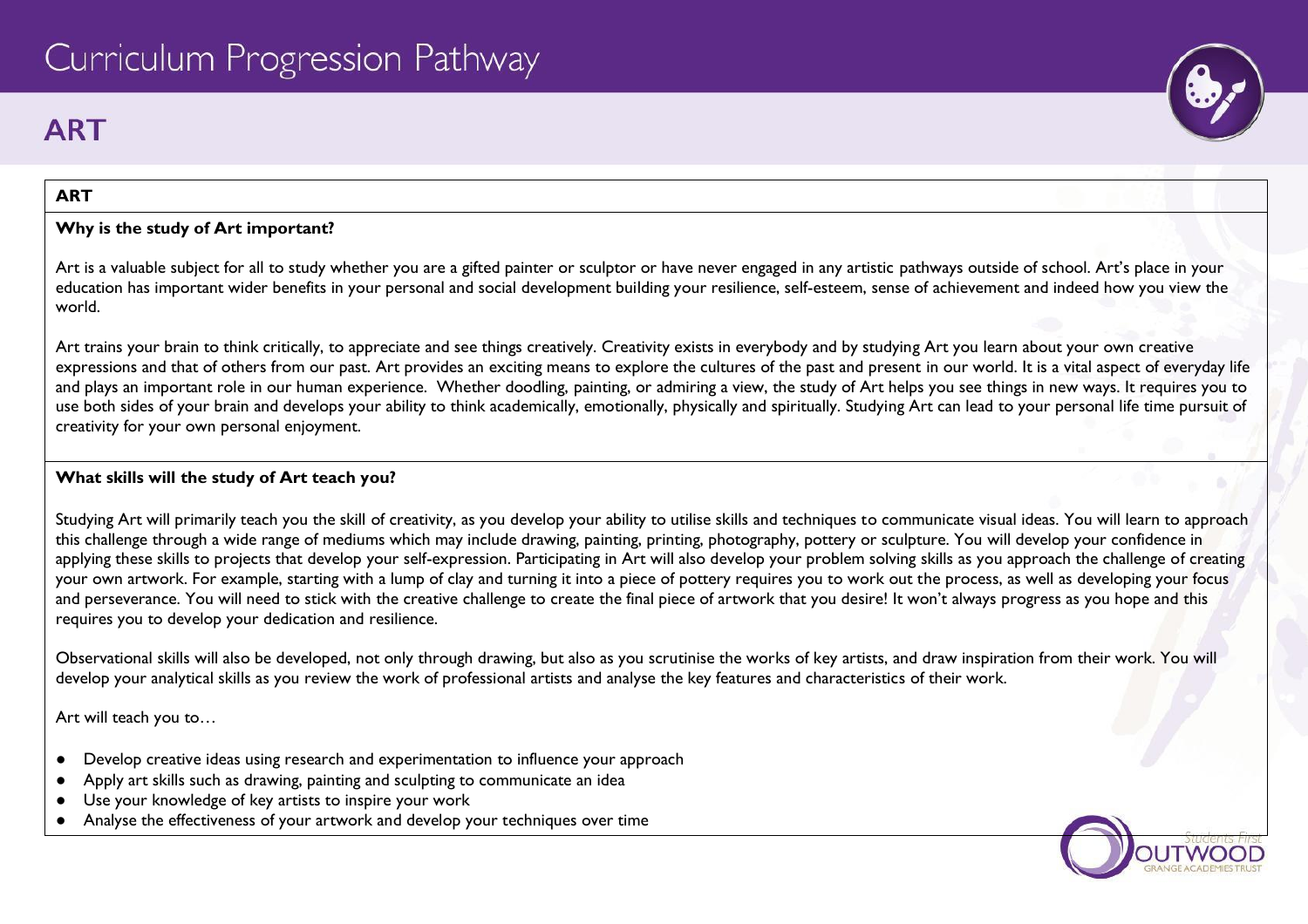● Express your ideas within a group during collaborative creative tasks

#### **What will you know and understand from your study of Art?**

Through your study of Art, you will be exposed to a wide variety of works from different cultures, movements and professional artists. You will understand that Art has a strong cultural context and will have the opportunity to study Art from other parts of the World, such as India, Japan and/or Aboriginal Art. You will understand the term 'movement', which is a style within Art that has a common philosophy or goal, and the way in which movements evolved and changed through the 19<sup>th</sup>, 20<sup>th</sup> and 21<sup>st</sup> centuries. You will understand the work of seminal artists such as Picasso, Warhol and/or Kandinsky, as well as the way in which their work influenced particular movements.

As well as appreciating the artistic work of others, you will understand the techniques that have been used, the intentions of the work and the ways in which people responded to the pieces when they were first created. You will develop your own techniques in these styles and learn to master some of the skills inherent within the work.

#### **What will learners know and understand from their study of Art?**

- Artists usually have an intention for their work and there is often a personal, political or social meaning within the work.
- There are many different styles of Art that have evolved over time
- Seminal artists have influenced Art and some have created a movement as a result of their impact
- Art is a process and often develops as a result of research and experimentation
- The language to articulate the aspects of a piece of Art that they like/dislike and why
- How to develop creative ideas, using research and influences to evolve the work
- How to apply creative skills to a piece of artwork that expresses a theme or idea

#### **How does your study of Art support your study in other subjects?**

Art develops a number of skills that will support your study of other subjects, as so many of the skills you will acquire in Art are transferable. Art will develop your focus, resilience, self-expression, problem solving and communication skills, which will help you in **all** of your other subjects. Art will give you an opportunity for creative expression, which can lead to improved well-being, and support your study experience throughout school. Some students may take this even further and discover a subject that provides them with a life-long hobby or career that enhances their life for years to come. The study of other cultures through Art has strong links with Religious Education, Geography, and Citizenship and the self-expression aspects of Art will support learning in Performing Arts and Music. The ability to think creatively and problem solve are crucial in Engineering, Mathematics and Science.

#### **How can you deepen your understanding of Art?**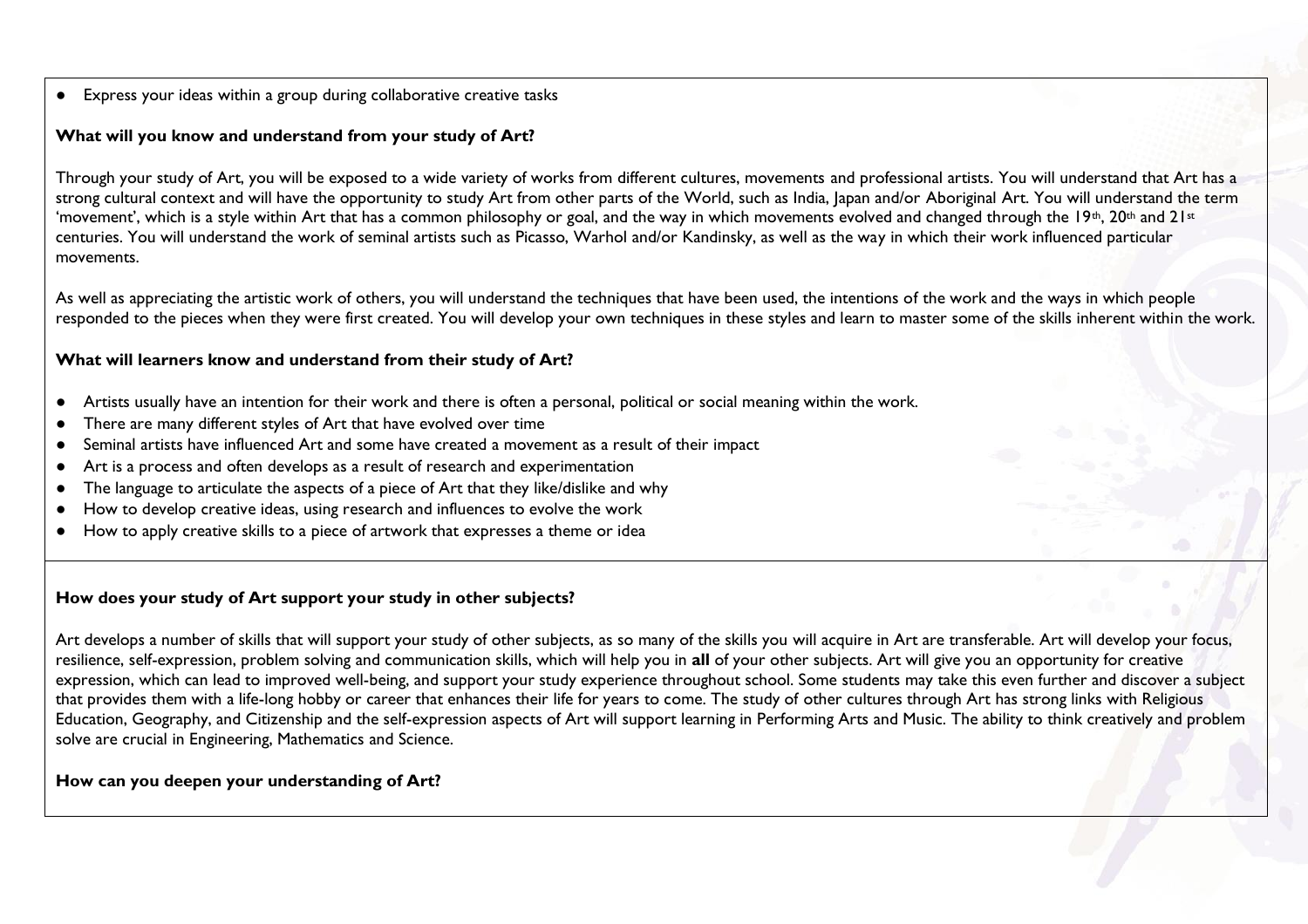To enhance your work in lessons, there will be times when professional artists are brought into the academy to deliver workshops. This will deepen your understanding of professional work and introduce you to new techniques and ideas.

You will also have the opportunity to deepen your understanding of Art through extracurricular opportunities, where you can continue to develop your creative ideas, or work on specific artistic projects. During enrichment clubs, you will have the opportunity to meet art enthusiasts from other year groups, where you can share ideas, critique each other's work and continue to develop your technique.

There may also be an opportunity to participate in Art trips to Art galleries, as well as exhibiting your own work within the Academy. Occasionally, there will be opportunities to enter national or Trust competitions to gain additional audiences and recognition for your work Students over the last few years have been entered into the National students art exhibition under the patronage of the Royal Society of Arts and this year into the The Academy of Arts summer exhibition.

#### **How are you assessed in Art?**

Throughout the 5 or 7 years Art course you are assessed using the following assessment objectives which ensure that you can cumulatively build your subject understanding in preparation for future GCSE and A Level study. There are half termly assessment points each year that we term Praising Stars©. In younger years we use our subject mapping of our curriculum's age related expectations to assess how students are currently performing against their age related expectations at this point in their study. At GCSE we make informed predictions informed by our holistic assessment of their progress against the key assessment objectives and their aspirational GCSE targets. These are also the basis for any appropriate support and intervention.

#### **Key Assessment Objectives**

The 4 key assessment objectives in Art are

- AO1 Develop ideas through investigations, demonstrating critical understanding of sources
- AO2 Refine work by exploring ideas, selecting and experimenting with appropriate media, materials, techniques and processes
- AO3 Record ideas, observations and insights relevant to intentions as work progresses
- AO4 Present a personal and meaningful response that realises intentions and demonstrates understanding of visual language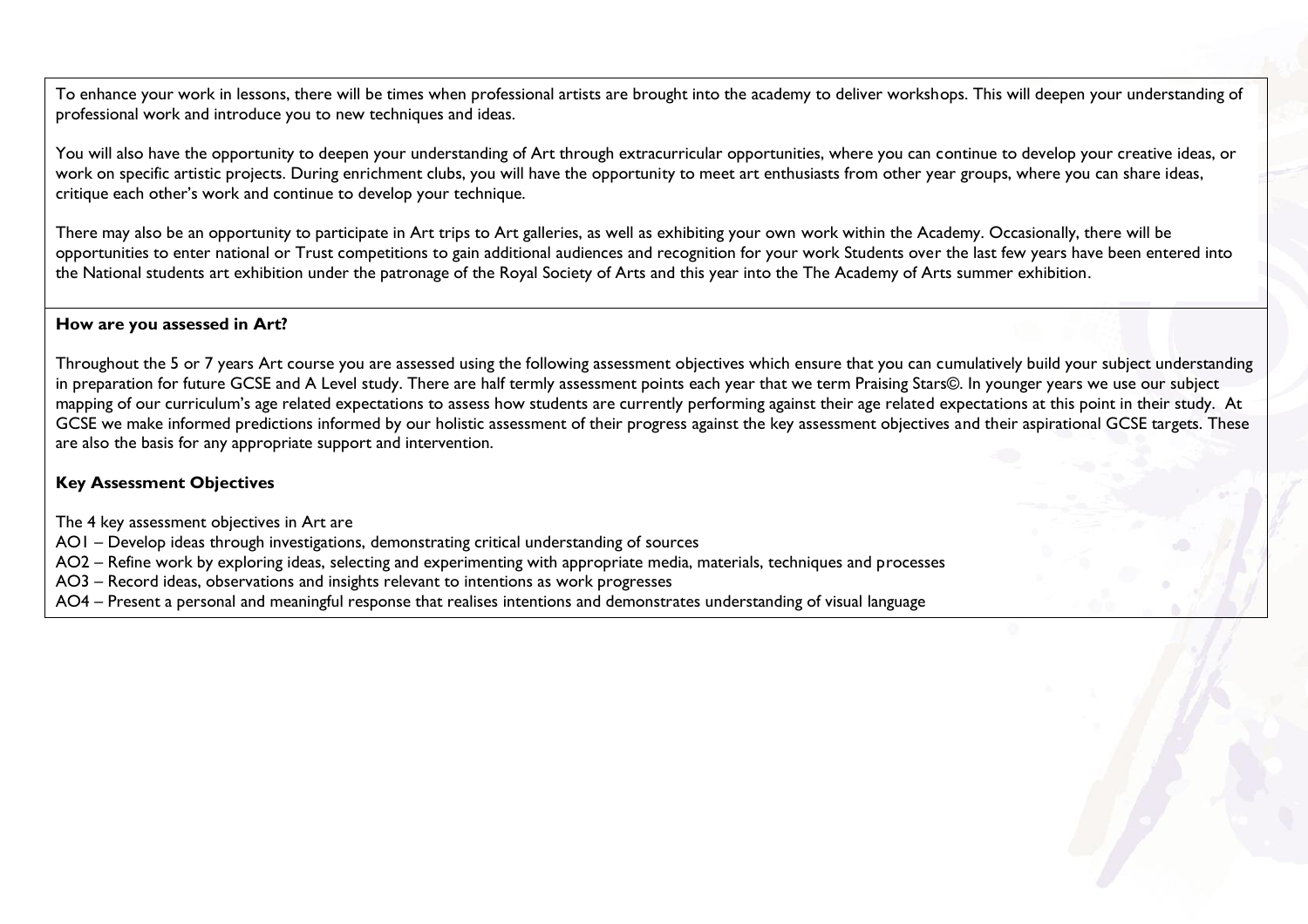# **How can Art support your future?**

Of course we offer the study of GCSE and A Level and we encourage your continued study in this fantastic subject. Yet we know that choice and personal interest are important aspects of worthy study. Whether you have continued your study of Art into GCSE or A level or not you will have gained access to this enriching subject and its study will have taught you to think differently and deeply.

Art is offered at most prestigious universities either as a single honours or a joint honours subject studied alongside other disciplines. The very fact that you have been able to study creative thinking will help your future application be they for colleges, universities, apprenticeships or employment.

Careers that the study of Art supports include:

- Illustrator
- **Branding designer**
- Web design
- Town planning
- **Teaching**
- Event planner
- Jewellery maker
- Prop maker
- Animator
- Game designer
- Online content creator
- Film maker
- Photographer
- Cartographer
- Fashion designer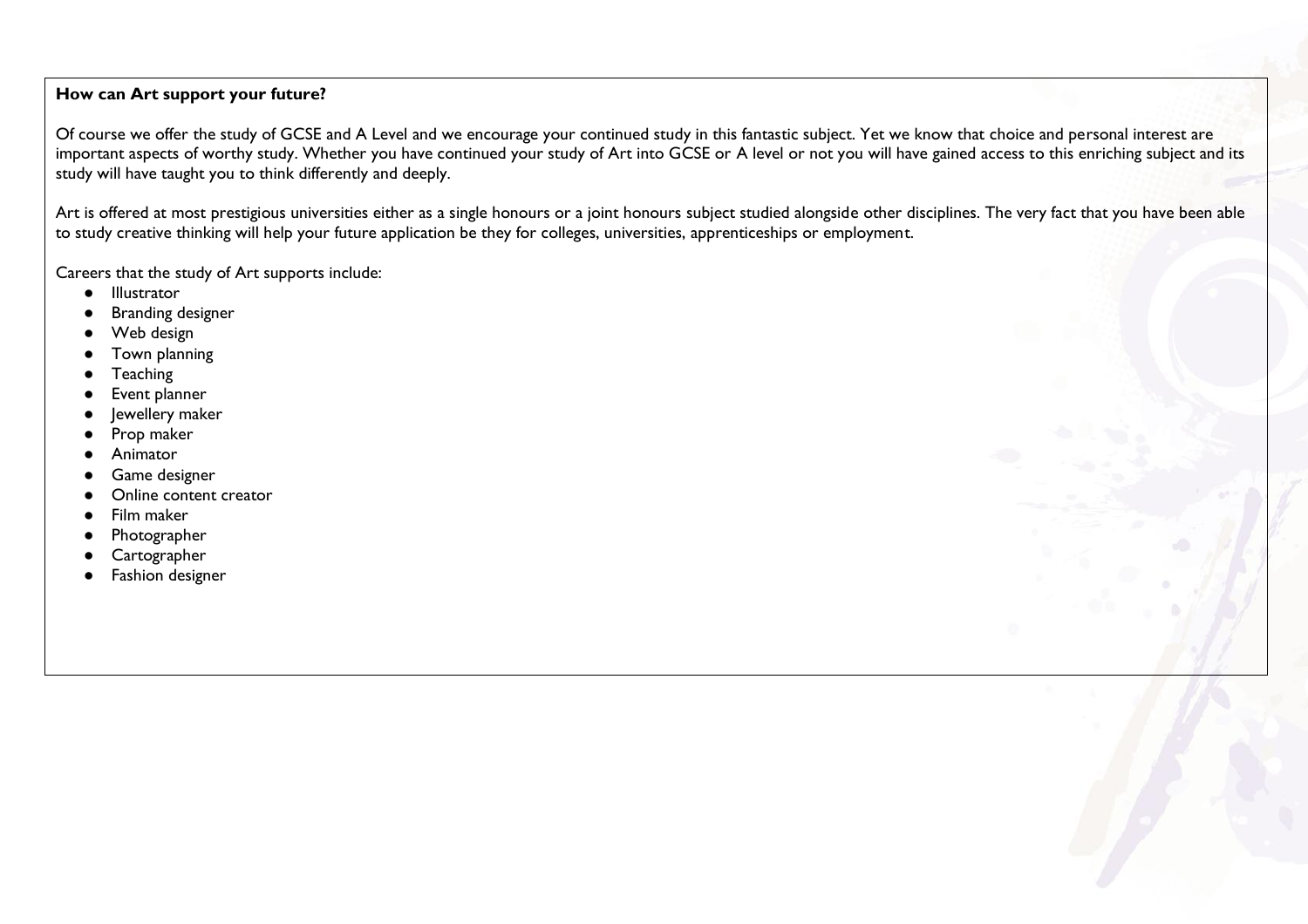|                                                                                                | <b>GCSE Art Year I</b>                                                   | <b>GCSE Art Year 2</b> | Photography                                     |
|------------------------------------------------------------------------------------------------|--------------------------------------------------------------------------|------------------------|-------------------------------------------------|
| Introduction to the formal elements of Colour.                                                 | <b>Story Telling</b>                                                     | Me Myself and I        | Documentary in                                  |
| <b>The Colour Wheel.</b>                                                                       | Unit I developing                                                        | Unit I developing      | <b>Colour and the</b>                           |
| Harmonious Colours and Complementary Colours. Skills based lessons looking at Primary          | formal elements and                                                      | formal elements and    | composition rules                               |
| colours, secondary complementary colours, harmonious colours and contrasts. Students will also | the exploration of the                                                   |                        | the exploration of the Unit I developing formal |
| explore and experiment with these colours through painting exercises and exploration.          | $ $ journey through the 4 $ $ journey through the 4 $ $ elements and the |                        |                                                 |
|                                                                                                | assessment objectives. assessment objectives. exploration of the         |                        |                                                 |
| <b>Explore and refine</b>                                                                      |                                                                          |                        | journey through the 4                           |
| Introduction to the formal elements of Colour.                                                 | <b>AOI</b>                                                               | <b>AOI</b>             | assessment objectives.                          |
|                                                                                                | AO <sub>2</sub>                                                          | AO <sub>2</sub>        |                                                 |
| Tints and tones                                                                                |                                                                          |                        | <b>AOI</b>                                      |
|                                                                                                | <b>Story Telling</b>                                                     | <b>MOCK EXAM</b>       | AO <sub>2</sub>                                 |
| <b>Research and development</b>                                                                | Component I                                                              |                        |                                                 |
| <b>Explore and refine</b>                                                                      | developing formal                                                        | <b>AOI</b>             | <b>MOCK EXAM</b>                                |
| Continuation of the Formal Elements through the work of Vincent Scarpace Fish/graffiti         | elements and the                                                         | AO <sub>2</sub>        |                                                 |
| Work through mark making line tone colour dimension gradient pattern.                          | exploration of the                                                       | AO <sub>3</sub>        | <b>AOI</b>                                      |
| Creation of well-resourced 2 dimensional imagery leading to 3 dimensional clay tile.           | journey through the 4 AO4                                                |                        | AO <sub>2</sub>                                 |
|                                                                                                | assessment objectives.                                                   |                        | AO <sub>3</sub>                                 |
| <b>Research and development</b>                                                                |                                                                          | Unit 2 exam            | AO <sub>4</sub>                                 |
| <b>Observe and record</b>                                                                      | <b>AOI</b>                                                               | project                |                                                 |
|                                                                                                | AO <sub>2</sub>                                                          |                        | Unit 2 exam project                             |
| Continuation of the Formal Elements through the work of Scarpace/graffiti                      | AO <sub>3</sub>                                                          | <b>Externally set</b>  |                                                 |
| Work through mark making line tone colour dimension gradient pattern. leading to 3 dimensional |                                                                          |                        | controlled assignment Externally set controlled |
| work through clay in the style of the artist                                                   | <b>Story Telling</b>                                                     | Course is complete     | assignment                                      |
|                                                                                                | Component I                                                              |                        | Course is complete                              |
| <b>Respond and present</b>                                                                     | developing formal                                                        |                        |                                                 |
| <b>Observe and record</b>                                                                      | elements and the                                                         |                        |                                                 |
|                                                                                                | exploration of the                                                       |                        |                                                 |

# **Outwood Academy Bishopsgarth Art Curriculum**